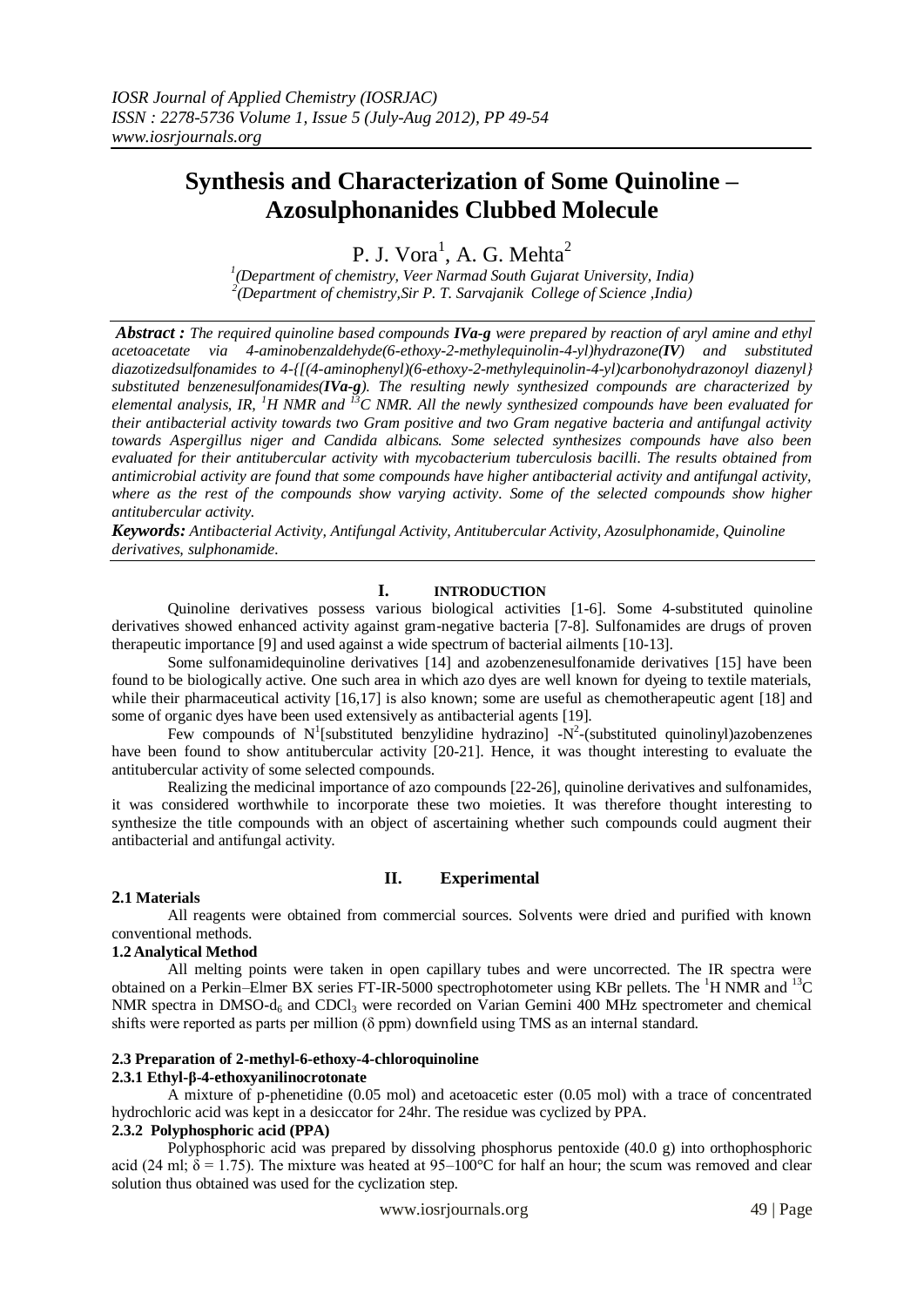#### **2.3.3 2-methyl-6-ethoxy-4-hydroxyquinoline(I)**

The crude crotonate was mixed with freshly prepared PPA at room temperature, stirred well for some time and then the temperature was raised to 100°C effervescences and was kept in desiccators for 24 hr. Next day, the temperature was slowly raised and lowered by 10°C until it reached 140°C over 1 hr. This treatment helps in getting clean product in high yield. The reaction mass was cooled and decomposed with crushed ice and neutralized with liquor ammonia on the acidic side. The product was filtered washed with water dried and crystallized from alcohol. Yield 63%; mp: 263°C; Anal. Calcd for  $C_{12}H_{13}O_2N$  (203.0): C, 70.93; H, 6.40; N, 6.89. Found: C, 70.84; H, 6.32; N, 6.80.

# **2.3.4 2-methyl-6-ethoxy-4-chloroquinoline(II)**

2-methyl-6-ethoxy-4-hydroxyquinoline  $(3.0 \text{ g})$  was refluxed with phosphorus oxychloride (25.0 ml) for one hour. After cooling to room temperature, it was poured in ice and neutralized with liquor ammonia on the acidic side, when a voluminous mass of chloro compound separated. The product was washed with water and crystallized from ethanol. Yield 86%, mp 55 °C. Anal. Calcd for  $C_{12}H_{12}NOCl$  (221.5): C, 65.01; H, 5.41; N, 6.32. Found: C, 64.92; H, 5.37; N, 6.30.

# **2.4 Preparation of 2-methyl-6-ethoxy-4-quinolinylhydrazine(III)**

A mixture of 2-methy-6-ethoxy-4-chloroquinoline (4.24gm, 0.02M) and hydrazine hydrate (5.0ml, 0.02M) was refluxed for 5 hours in absolute alcohol in a water bath. The reaction mixture was transferred in an evaporating dish and allowed to solidify. It was then treated with water and filtered. The resulting product was crystallized from alcohol.Yield 73%; mp: 298°C. Anal. Calcd for  $C_{12}H_{15}N_3O$  (217.0): C, 66.35; H, 6.91; N, 19.34. Found: C, 66.27; H, 6.89; N, 19.30.

## **2.5 Preparation of 4-aminobenzaldehyde (6-ethoxy-2-methylequinolin-4-yl) hydrazone(IV)**

A mixture of 6-ethoxy-4-hydrazino-2-methylquinoline (1.0gm, 0.005M) and 4-aminobenzaldehyde (0.75gm, 0.005M) was refluxed for 2 hours in glacial acetic acid at 80°C in water bath. The reaction mixture was cooled, poured in ice water and neutralized with liquor ammonia in slightly acidic side. The resulting product was crystallized from alcohol.

Yield 74%; mp: 220°C; FT-IR [v, cm<sup>-1</sup>, KBr]: 3315 (N-H), 1361 (C-N), 1251 (C-O-C), 2971(C-H, aromatic), 1506(C=C), 1303(Ar-CH<sub>3</sub>). <sup>1</sup>H NMR [400 MHz, δ, ppm, DMSO-d<sub>6</sub>]: 7.9 (1H, -NH), 2.58 (3H, -CH3), 1.25 (3H, –CH3), 2.63 (2H, –CH2) 6.9–7.3 (8H, Ar-H), 8.57(1H, -CH=N), 12.4 (2H, –NH2). <sup>13</sup>C NMR [400 MHz, δ, ppm, DMSO-d<sub>6</sub>]: 19(-CH<sub>3</sub>), 129(Benzene), 156(Quinoline), 160(imine), 64(-CH<sub>2</sub>). Anal. Calcd for C<sub>19</sub>H<sub>20</sub>N<sub>4</sub>O (320): C, 71.25; H, 6.25; N, 17.49. Found: C, 71.17; H, 6.18; N, 17.35.



www.iosrjournals.org 50 | Page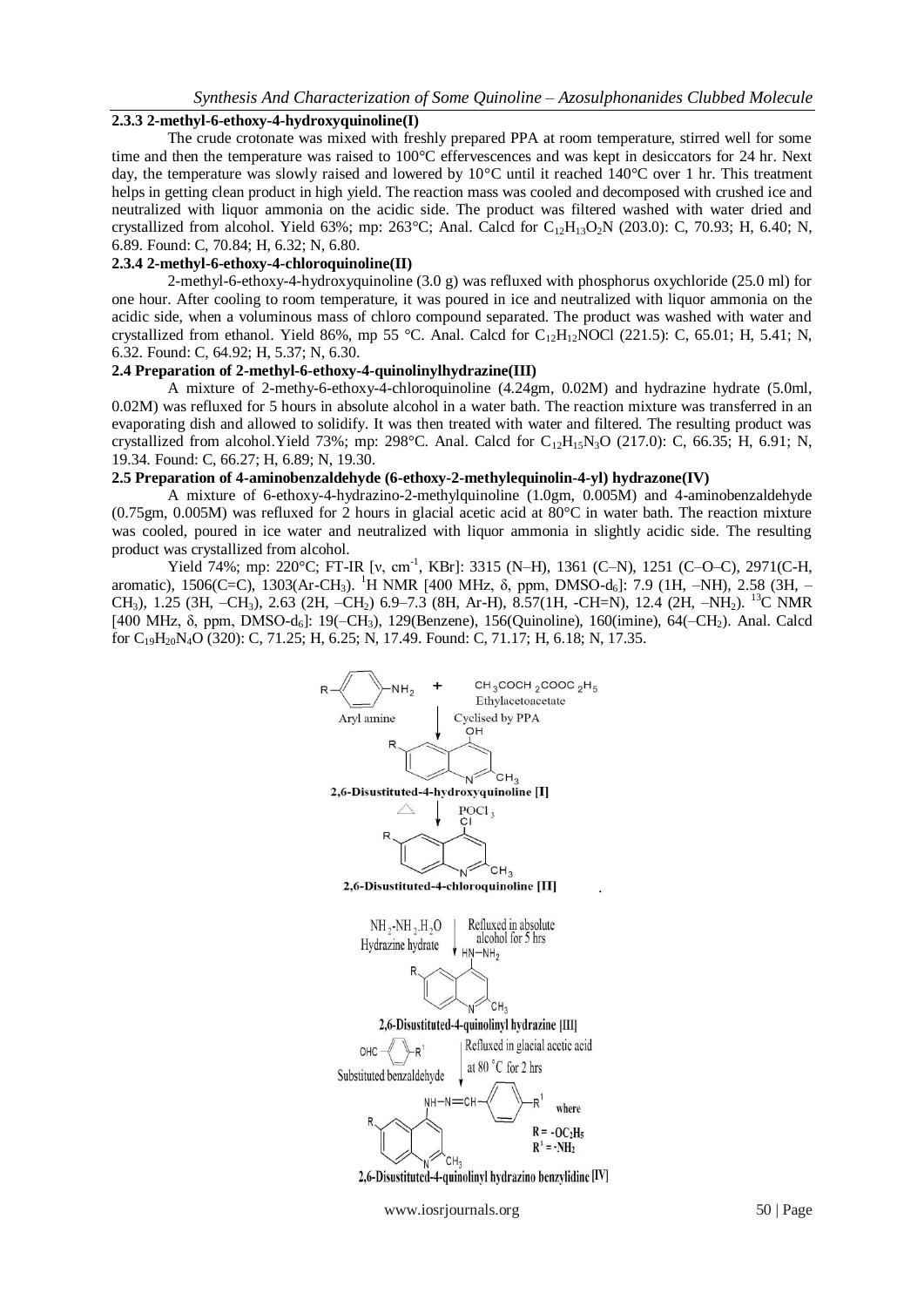

# **2.6 General procedure for the preparation of 4-{[(4-aminophenyl)(6-ethoxy-2-methylequinolin-4 yl)carbonohydrazonoyl]diazenyl}substituted benzenesulfonamides (IVa-g) 2.6.1 4-{[(4-aminophenyl)(6-ethoxy-2-methylequinolin-4-yl)carbonohydrazonoyl]diazenyl} benzenesulfonamides (IVa)**

## **2.6.1.1 Diazotisation of sulfanilamide:**

Sulfanilamide (0.774gm, 0.0045M) was dissolved in hydrochloric acid (10ml, 50%) and the solution was cooled to 0-5<sup>o</sup>C. A solution of sodium nitrite (0.5gm, 0.0045M) in water (2ml) previously cooled to 0<sup>o</sup>C was then added over a period of five minutes with constant stirring and maintaining the temperature of the mixture at 0-5ºC; stirring was continued for half an hour, maintaining the same temperature with positive test for nitrous acid on starch iodide paper. Excess of nitrous acid was destroyed by adding the required quantity of sulfamic acid. The resulting solution was used for coupling reaction.

Following the above procedure, other sulfonamides were diazotized and used for coupling reaction.

#### **2.6.1.2 Coupling of diazotized solution with IVa:**

A clear solution of **IV** (1.52gm; 0.0045M) in pyridine (5ml) was cooled below 5ºC. To this well stirred solution, diazotized solution was added dropwise over a period of 10-15 minutes, maintaining the pH 7 to 7.5. The stirring was continued for 4 hours at 0-5ºC. The product was filtered, washed with water and crystallized from glacial acetic acid.

Yield 66.0%; mp: 196°C; FT-IR [v, cm<sup>-1</sup>, KBr]: 3305 (N-H), 1323 (Ar-CH<sub>3</sub>), 1303 (C-N), 621 (C-S). 1604(N=N), 1166(S=O, RSO<sub>2</sub>NH<sub>2</sub>), 1029(C-O-C), <sup>1</sup>H NMR [400 MHz, δ, ppm, DMSO-d<sub>6</sub>]: 6.65-7.96 (12H,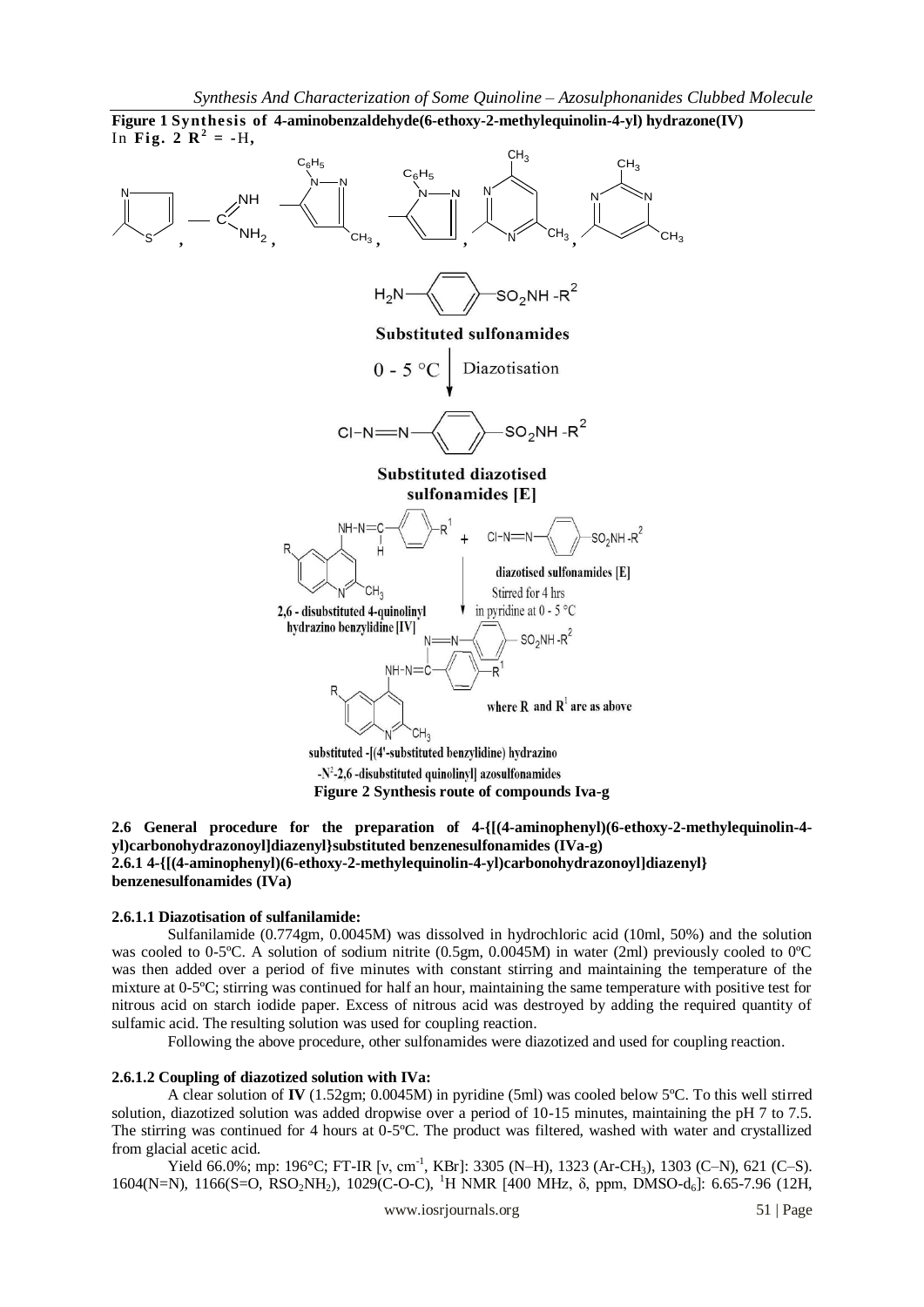Ar-H), 2.57(2H, –CH<sub>2</sub>), 1.25 (3H, –CH<sub>3</sub>), 5.73 (2H, –NH<sub>2</sub>). Anal. Calcd for C<sub>25</sub>H<sub>25</sub>N<sub>7</sub>O<sub>3</sub>S (503): C, 59.64; H, 4.97; N, 19.43. Found: C, 59.57; H, 4.83; N, 19.38.

## **2.6.2 4-{[(4-aminophenyl)(6-ethoxy-2-methylquinolin-4-yl)carbonohydrazonoyl]diazenyl}-N-1,3-thiazol - 5-ylbenzenesulfonamide (IVb)**

Yield 76%; mp: 315°C; FT-IR [v, cm<sup>-1</sup>, KBr]: 3341 (N-H), 1317 (Ar-CH<sub>3</sub>), 1292 (C-N), 1031 (C-O-C). 1592(N=N), 1159(S=O, RSO<sub>2</sub>NH<sub>2</sub>), 700(C-S), <sup>1</sup>H NMR [400 MHz, δ, ppm, DMSO-d<sub>6</sub>]: 2.56(3H,-CH<sub>3</sub>), 7.99(1H,-NH), 6.62-7.93 (14H, Ar-H), 7.33 (1H, –SO2NH), 2.57(2H, –CH2), 1.25(3H, –CH3), 5.73(2H, – NH<sub>2</sub>).<sup>13</sup>C NMR [400 MHz, δ, ppm, CDCl<sub>3</sub>]: 21(-CH<sub>3</sub>), 119(thiazole), 130(benzene), 154(quinoline), 21(C–CH<sub>3</sub>), 150(imine), 65–CH<sub>2</sub>), 14(–CH<sub>3</sub>) Anal.Calcd for C<sub>28</sub>H<sub>26</sub>N<sub>8</sub>O<sub>3</sub>S<sub>2</sub> (586.0), C, 57.33; H, 4.43; N, 19.10. Found: C, 57.21; H, 4.35; N, 18.95.

## **2.6.3 N-[amino(imino)methyl]-4-{[(4-aminophenyl)(6-ethoxy-2-methylquinolin-4-yl)carbonohydrazonoyl] diazenyl}benzenesulfonamide (IVc)**

Yield 77%; mp: 295°C; FT-IR [v, cm<sup>-1</sup>, KBr]: 3302 (N-H), 1328 (Ar-CH<sub>3</sub>), 1301 (C-N), 1251 (C-O-C),  $1604(N=N)$ ,  $1166(S=O, RSO<sub>2</sub>NH<sub>2</sub>)$ ,  $^{1}H NMR$  [400 MHz,  $\delta$ , ppm, DMSO-d<sub>6</sub>]: 2.56 (3H, –CH<sub>3</sub>), 7.99 (1H,– NH),  $6.60$ -7.95 (12H, Ar-H), 1.25 (3H,-CH<sub>3</sub>). Anal. Calcd for  $C_{26}H_{27}N_{9}O_{3}S$  (545.0): C, 57.24; H, 4.95; N, 23.10. Found: C, 57.12; H, 4.83; N, 23.05.

#### **2.6.4 4-{[(4-aminophenyl)(6-ethoxy-2-methylquinolin-4-yl)carbonohydrazonoyl]diazenyl}-N-(3-methyl-1 phenyl -1H-pyrazol-5-yl)benzenesulfonamide (IVd)**

Yield 75%; mp: 245°C; FT-IR [v, cm<sup>-1</sup>, KBr]: 3347 (N-H), 1323 (Ar-CH<sub>3</sub>), 1292 (C-N), 1269 (C-O-C), 1592(N=N), 1159(S=O, RSO<sub>2</sub>NH<sub>2</sub>), <sup>1</sup>H NMR [400 MHz,  $\delta$ , ppm, DMSO-d<sub>6</sub>]: 2.58 (3H, –CH<sub>3</sub>), 7.91 (1H,– NH), 6.64-7.85 (18H, Ar-H). Anal. Calcd for C<sub>35</sub>H<sub>33</sub>N<sub>9</sub>O<sub>3</sub>S (659.0): C, 63.73; H, 5.00; N, 19.11. Found: C, 63.59; H, 4.89; N, 19.00.

## **2.6.5 4-{[(4-aminophenyl)(6-ethoxy-2-methylquinolin-4-yl)carbonohydrazonoyl]diazenyl}-N-(1-phenyl-1H-pyrazol -5-yl)benzenesulfonamide (IVe)**

Yield 77%; mp: 264°C; FT-IR [v, cm<sup>-1</sup>, KBr]: 1317(Ar-CH<sub>3</sub>), 1590(N=N), 1360 (C–N), 750 (C–S), 1386(S=O, RSO<sub>2</sub>NH<sub>2</sub>). <sup>1</sup>H NMR [400 MHz, δ, ppm, DMSO-d<sub>6</sub>]: 2.59(3H,–CH<sub>3</sub>), 7.86(1H, –NH), 6.50–7.89 (19H, Ar-H), 2.49(2H,-CH<sub>2</sub>), 1.27(3H,-CH<sub>3</sub>). <sup>13</sup>C NMR [400 MHz, δ, ppm, CDCl<sub>3</sub>]: 157(imine), 157(quinoline), 21(-CH<sub>3</sub>). Anal. Calcd for  $C_{34}H_{31}N_0O_3S$  (645.0): C, 63.25; H, 4.80; N, 19.52. Found: C, 63.19; H, 4.69; N, 19.43.

#### **2.6.6 4-{[(4-aminophenyl)(6-ethoxy-2-methylquinolin-4-yl)carbonohydrazonoyl]diazenyl}-N-(4,6-dimethyl pyrimidin-2-yl)benzenesulfonamide (IVf)**

Yield 53%; mp: 262°C; FT-IR [v, cm<sup>-1</sup>, KBr]: 3300 (N-H), 1328 (Ar-CH<sub>3</sub>), 1301 (C-N), 1029 (C-O-C),  $1604(N=N)$ ,  $1180(S=O, RSO<sub>2</sub>NH<sub>2</sub>)$ . Anal. Calcd for  $C<sub>31</sub>H<sub>31</sub>N<sub>9</sub>O<sub>3</sub>S$  (609): C, 61.08; H, 5.09; N, 20.68. Found: C, 61.00; H, 5.00; N, 20.55.

## **2.6.7 4-{[(4-aminophenyl)(6-ethoxy-2-methylquinolin-4-yl)carbonohydrazonoyl] diazenyl}-N-(2,6 dimethylpyrimidin-4-yl) benzenesulfonamide (IVg)**

Yield 58%; mp: 290°C; FT-IR [v, cm<sup>-1</sup>, KBr]: 3345 (N-H), 1321 (Ar-CH<sub>3</sub>), 1301 (C-N), 1251 (C-O-C),  $1625(N=N)$ ,  $1170(S=O, RSO<sub>2</sub>NH<sub>2</sub>)$ . Anal. Calcd for  $C<sub>31</sub>H<sub>31</sub>N<sub>9</sub>O<sub>3</sub>S$  (609): C, 61.08; H, 5.09; N, 20.68. Found: C, 61.00; H, 5.00; N, 20.55.

#### **3.1 Chemistry**

# **III. Result & Discussion**

The final Structures of compounds **IVa-g** were confirmed on the basis of Infrared spectroscopy and NMR spectroscopy. The IR spectra of compounds shows characteristic bands at 1618-1480cm<sup>-1</sup> (Substituted quinolines), 1330 cm<sup>-1</sup> (C-H stretching), 1340-1315 cm<sup>-1</sup>(C-N stretching- tertiary amine), 1350-1280 cm<sup>-1</sup> (C-N stretching-secondary amine),  $1630-1575$  cm<sup>-1</sup>(N=N stretching),  $1370-1330$  cm<sup>-1</sup> and  $1180-1160$  cm<sup>-1</sup> <sup>1</sup>(RSO<sub>2</sub>NH<sub>2</sub>), 779-651 cm-1(C-S stretching). <sup>1</sup>HNMR signal at δ2.58(-CH<sub>3</sub>), δ7.9(-NH), δ6.9-7.9(Ar-H), δ8.57(-CH=N),  $\delta$ 7.41(-SO<sub>2</sub>NH).<sup>13</sup>C NMR signal at  $\delta$ 151-156(quinoline),  $\delta$ 43(-N(CH<sub>3</sub>)<sub>2</sub>),  $\delta$ 119(thaizole).

#### **3.2 Biological Activity**

#### **3.2.1 Anti Bacterial Activity**

Antibacterial activities of all the compounds were studied against Gram-positive bacteria [Staphylococcus aureus and Bacillus subtilis] and Gram-negative bacteria [Escherichia coli and Pseudomonas aeruginosa] at a concentration of 100µg/ml by agar cup plate method. The area of inhibition of zone measured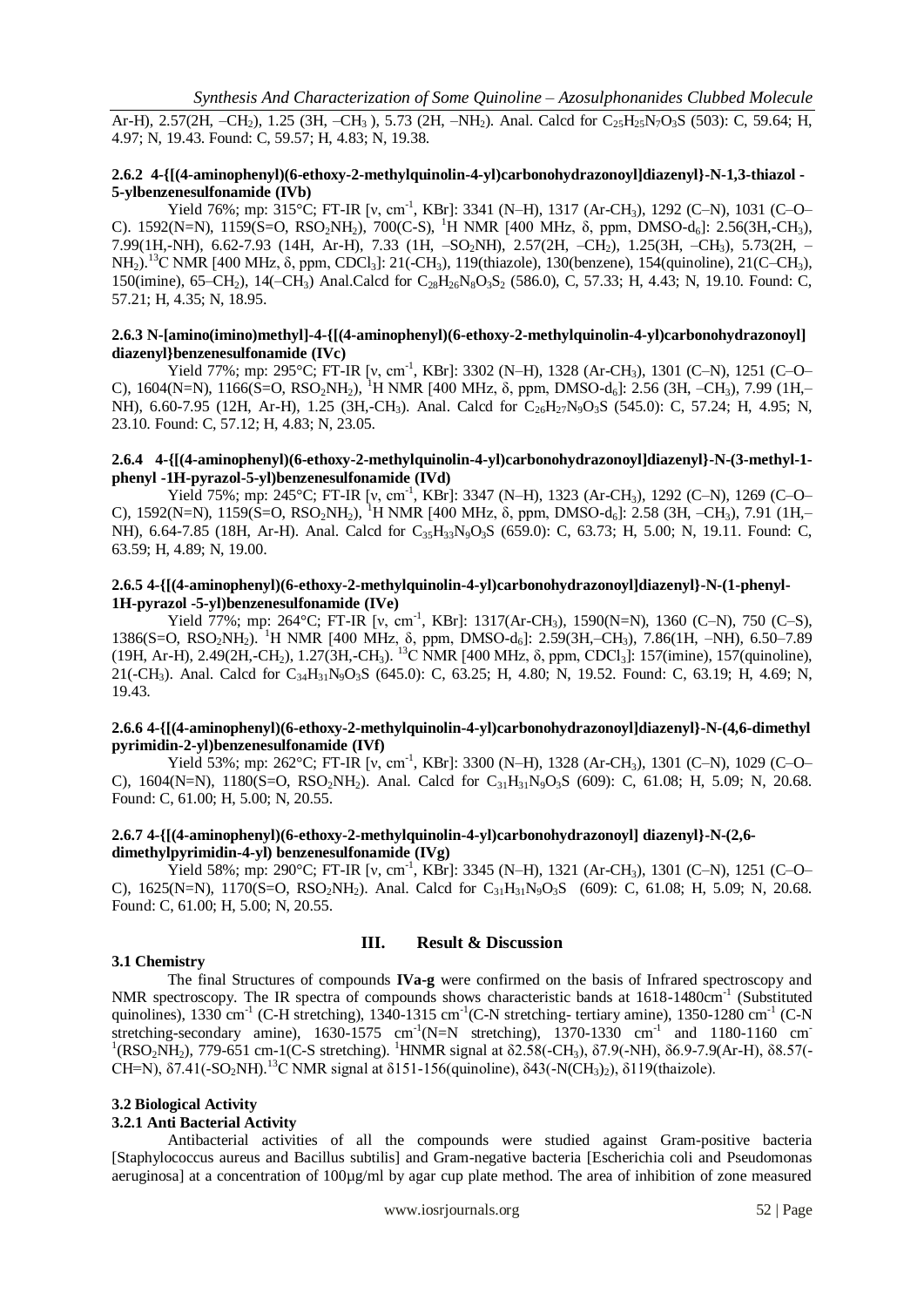in millimeter. An examination of the data reveals that all compounds showed antibacterial activity. Results are presented in Table 1.

| J - <i>j</i> - --<br>$\mathbf{z}$ |            |                         |            |          |        |                         |          |                                      |
|-----------------------------------|------------|-------------------------|------------|----------|--------|-------------------------|----------|--------------------------------------|
|                                   | Compound   | Zone of inhibition (mm) |            |          |        |                         |          | Anti                                 |
|                                   |            | Anti Bacterial Activity |            |          |        | Anti Fungal<br>Activity |          | Tubercular<br>Activity<br>$\mu$ g/ml |
|                                   |            | E.coli                  | Ps.        | В.       | S.     | А.                      | C.       | <b>INH</b>                           |
|                                   |            |                         | Aeruginosa | subtilis | aureus | niger                   | albicans | $12.5 \mu g/ml$                      |
|                                   | <b>Iva</b> | 08                      | 07         | 13       | 08     | 11                      | 10       |                                      |
|                                   | <b>IVb</b> | 09                      | 09         | 08       | 07     | 10                      | 09       |                                      |
|                                   | <b>IVc</b> | 09                      | 07         | 09       | 07     | 12                      | 11       |                                      |
|                                   | <b>IVd</b> | 09                      | 09         | 14       | 12     | 10                      | 09       |                                      |
|                                   | <b>IVe</b> | 08                      | 06         | 07       | 08     | 13                      | 11       |                                      |
|                                   | <b>IVf</b> | 07                      | 08         | 13       | 10     | 12                      | 11       | Sensitive                            |
|                                   | <b>IVg</b> | 10                      | 10         | 20       | 13     | 09                      | 07       |                                      |
|                                   | IV         | 13                      | 14         | 16       | 15     | 12                      | 13       |                                      |

**Table 1** Anti Microbial activity of 4-{[(4-aminophenyl)(6-ethoxy-2-methylequinolin-4 yl)carbonohydrazonoyl]diazenyl}substituted benzenesulfonamides(**IVa-g**)

### **3.2.2 Anti Fungal Activity**

The synthesized compounds were also screened for their antifungal activity against Candida albicans and Aspergillus niger using the agar cup plate diffusion method by dissolving in DMF at a concentration of 100 µg/mL. The zone of inhibition was measured after 3 days at 20°C. Results are presented in Table 1.

## **3.2.3 Anti Tubercular Activity**

In the present work some selected compounds were also tested for their antitubercular activity against INH sensitive strain of  $H_{37}Rv$  at 12.5µg/ml with the help of BacT/ALERT 3D Detection System. Result is presented in Table 1.

#### **IV. Conclusion**

It would be from Table 1, that the highest antibacterial activity is exhibited by the compounds IVg against all the organisms selected.Comparing the antibacterial activity of these compounds with the parent compound IV, it is seen that in all these compounds the antibacterial activity is decreased. Exceptionally the compound IVg shows additive antibacterial activity against B.subtilis.From Table 1 that the highest antifungal activity is exhibited by the compounds IVa, IVe and IVf against both the fungi. The rest of the compounds do not show any appreciable antifungal activity against both the fungi.Comparing the antifungal activity of these compounds with the parent compounds, it is seen that compounds IVe show additive antifungal activity against A.niger Compound **IVg** shows sensitive response at 12.5 $\mu$ g/ml against INH sensitive strain of  $H_{37}R_v$ 

#### **V. Acknowledgements**

I express my sincere thanks to Dr. A. G. Mehta, Principal, Sir P.T. Sarvajanik College of Science for providing me guidance and necessary research facilities to carry out this work at the college laboratory. I also thanks Miss S. Aparna, IAS, Commissioner, SMC for doing anti-tubercular activity at the Microbiology Department, SMIMER, Surat.

#### **REFERENCES**

- [1] Lednicer and L. A. Mitscher, *Org. Chem. Drug Synth., 1, 341* (1975).
- [2] J. H. Burckhalter, W. T. Brinigar and P. E. Thomson, *J. Org. Chem., 26, 4070* (1961)*.*
- [3] D. Prakash, S. Kumar and S. M. Prasad, *J. Ind. Chem. Soc*., 65, 771 *(1988).*
- [4] R. Rodriguez, *Ger. Pat., 2066638 (1970); Chem. Abstr., 73, 9879* (1970).
- [5] F. F. Ehetino and G. C. Wright, *Fr. Pat.*, *1388756* (1965).
- [6] P. H. Desai and K. R. Desai, *J. Ind. Chem. Soc., 65, 805* (1988).
- [7] V. S. Misra and V. K. Saxena, *J. Prakt. Chem.*, *5, 314, 958* (1972).
- [8] S. E. Hawkins and J. M. Hainton, *Microbiol.*, *5, 57* (1972).
- [9] Surendra Bahadur and Mukta Saxena, *J. Ind. Chem. Soc*., *60, 684* (1983).
- [10] D. B. Clavson, J. A. S. Pringle and G. M. Ranses, *Biochem. Pharmacol.*, *16, 614* (1967).
- [11] W. V. D. Bassche, *Pharm*. *Tijdsehm Belg.*, *42, 156* (1965)
- [12] W. N. Beerley, W. Peters and K. Mager, *Ann. Trop. Med. Parasitol*.*, 62, 288* (1960).
- [13] G. Tarbini, *Inst. Congr. Chemother. Proc.*, *5 th, 2(2), 909 (*1967).
- [14] A. R. Shah, C. M. Desai and B. M. Desai, *J. South Guj. Uni.*, *Surat, 7, 85* (1978); *J. Inst. Chemists (India), 59, 257* (1987).
- [15] A. R. Shah, C. M. Desai and B. M. Desai, *J. Inst. Chemists (India), 60, 15* (1988).
- [16] /K. N. Gaind and J. M. Khanna, *Ind. J. Pharm*., *26, 34* (1964).
- [17] K. N. Gaind and S. K. Gulati, *Ind. J. Pharm*., *28, 272* (1966).

www.iosrjournals.org 53 | Page